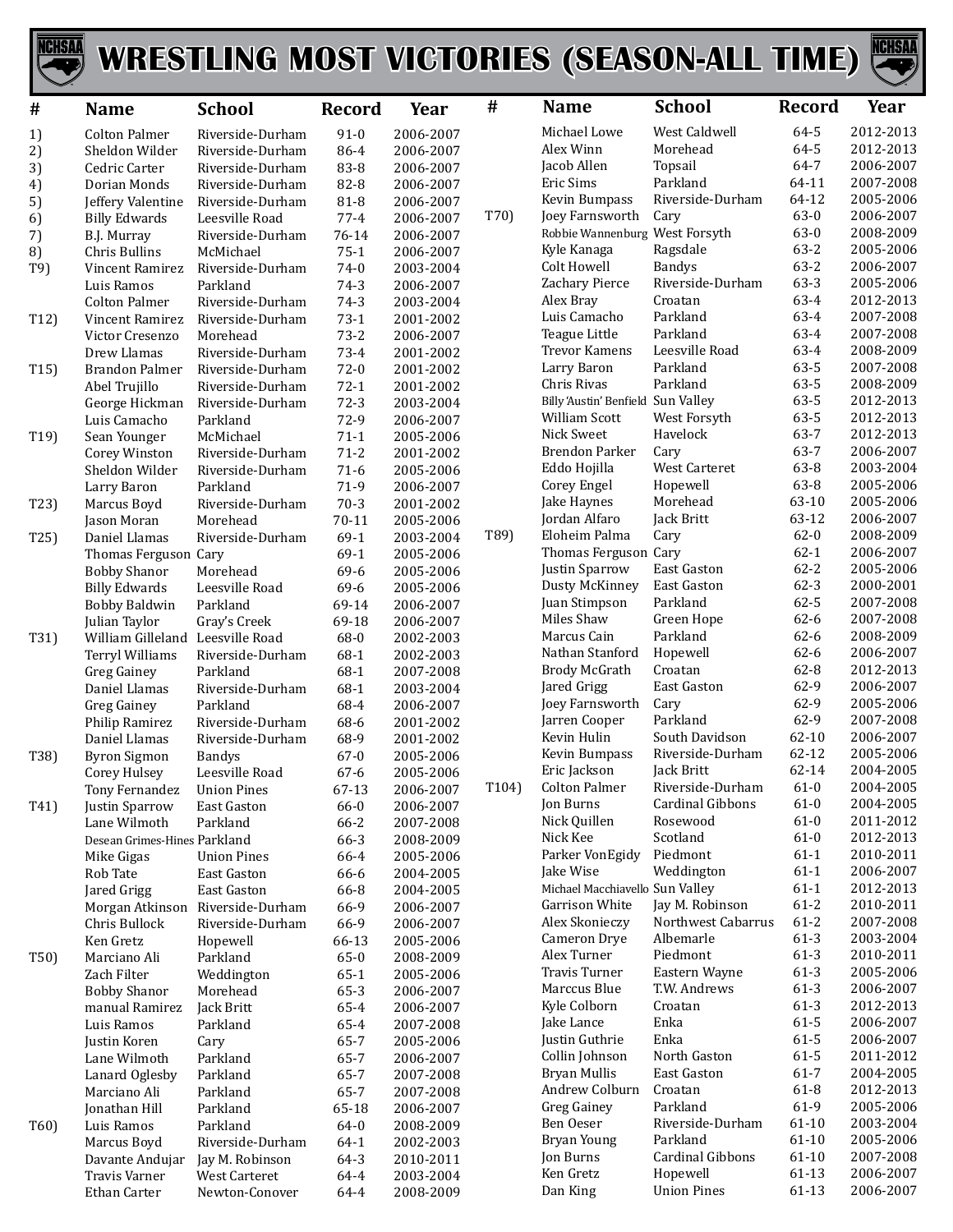

## WRESTLING MOST VICTORIES (SEASON-ALL TIME)



| #                  | <b>Name</b>                             | <b>School</b>                    | <b>Record</b>        | Year                   | #     | <b>Name</b>                           | <b>School</b>                         | <b>Record</b>        | Year                   |
|--------------------|-----------------------------------------|----------------------------------|----------------------|------------------------|-------|---------------------------------------|---------------------------------------|----------------------|------------------------|
|                    | Sergio Roane                            | Parkland                         | 61-16                | 2006-2007              |       | <b>Tyrone Eatmon</b>                  | Riverside-Durham                      | $58-2$               | 2008-2009              |
| T130)              | Justin Sparrow                          | East Gaston                      | $60 - 0$             | 2004-2005              |       | Matthew Colvard                       | Cary                                  | 58-2                 | 2008-2009              |
|                    | Chris Bullins                           | McMichael                        | $60 - 0$             | 2004-2005              |       | Drake Dickenson                       | Morehead                              | 58-3                 | 2000-2001              |
|                    | Jacob Grigg                             | <b>East Gaston</b>               | $60 - 1$             | 2012-2013              |       | <b>Toby Peterson</b>                  | Mitchell                              | 58-3                 | 2005-2006              |
|                    | Rodney Shepard                          | Northern Durham                  | $60 - 1$             | 2012-2013              |       | <b>Colton Palmer</b>                  | Riverside-Durham                      | 58-3                 | 2005-2006              |
|                    | Adrian Soto-Perez Scotland              |                                  | $60 - 1$             | 2012-2013              |       | Nathanael Torrence Concord            |                                       | 58-3                 | 2010-2011              |
|                    | C.J. Jablonski                          | Currituck                        | $60 - 1$             | 2008-2009              |       | Josh Brown                            | Northern Durham                       | $58-3$               | 2012-2013              |
|                    | Mikal McKee                             | A.C. Reynolds                    | $60 - 3$             | 2005-2006              |       | Victor Hojilla                        | <b>West Carteret</b>                  | 58-4                 | 2004-2005              |
|                    | Drew Turner                             | Parkland                         | $60 - 3$             | 2010-2011              |       | Zach Eley                             | Southern Vance<br><b>East Wilkes</b>  | 58-4<br>58-5         | 2001-2002              |
|                    | <b>Ben Hart</b>                         | East Gaston                      | $60 - 4$             | 2000-2001              |       | Cody Mathis<br>Darius Dunn            | <b>Corinth Holders</b>                | 58-5                 | 2012-2013<br>2012-2013 |
|                    | Tyrone Eatmon<br><b>Brandon Wilkins</b> | Riverside-Durham                 | $60 - 4$             | 2006-2007              |       | Bobby Baldwin                         | Parkland                              | 58-5                 | 2007-2008              |
|                    | <b>Kyle Eiss</b>                        | Parkland<br>Piedmont             | $60 - 4$<br>$60 - 4$ | 2010-2011<br>2011-2012 |       | Brandon Beckman Seventy-First         |                                       | 58-5                 | 2008-2009              |
|                    | Alexander Knight Rocky Mount            |                                  | $60 - 4$             | 2011-2012              |       | Quincey Talley                        | Southern Vance                        | 58-6                 | 2001-2002              |
|                    | <b>Brad Owens</b>                       | West Lincoln                     | $60 - 4$             | 2007-2008              |       | Grant Harris                          | Wakefield                             | 58-6                 | 2005-2006              |
|                    | Daniel Bradford                         | Morehead                         | $60 - 5$             | 2005-2006              |       | Alex Brunsman                         | Parkland                              | 58-6                 | 2011-2012              |
|                    | Patrick McIntosh                        | Bandys                           | 60-5                 | 2006-2007              |       | Logan Farlowe                         | Sun Valley                            | 58-6                 | 2012-2013              |
|                    | Casey Gashaw                            | Scotland                         | $60 - 6$             | 2006-2007              |       | Scott McGee                           | Riverside-Durham                      | 58-6                 | 2008-2009              |
|                    | Jeremy Ward                             | Parkland                         | $60 - 7$             | 2011-2012              |       | Brandon Johnson Eastern Wayne         |                                       | 58-7                 | 2005-2006              |
|                    | Jamil Winfild                           | Morehead                         | $60 - 7$             | 2003-2004              |       | Clay Heafner                          | West Lincoln                          | 58-7                 | 2007-2008              |
|                    | Chris Harris                            | Seventy-First                    | $60 - 7$             | 2008-2009              |       | Jake McKay                            | West Forsyth                          | 58-7                 | 2008-2009              |
|                    | Patrick Oakley                          | Jay M. Robinson                  | $60 - 8$             | 2010-2011              |       | Jermey McKinney East Gaston           |                                       | 58-8                 | 1999-2000              |
|                    | Jonathan Morton                         | Riverside-Durham                 | 60-9                 | 2003-2004              |       | Joe Runkle                            | Riverside-Durham                      | 58-10                | 2000-2001              |
|                    | Garrett Harris                          | Wakefield                        | $60 - 11$            | 2002-2003              |       | Mark Taylor                           | Enka                                  | 58-10                | 2005-2006              |
|                    | <b>Harry Monds</b>                      | Riverside-Durham                 | $60 - 11$            | 2003-2004              |       | Marcus Byrd                           | Riverside-Durham                      | 58-16                | 2005-2006              |
|                    | Kegan Whiteside                         | R-S Central                      | 60-13                | 2006-2007              | T218) | Marciano Ali                          | Parkland                              | $57-0$               | 2009-2010              |
| T155)              | Jacob Creed                             | Ragsdale                         | $59-0$               | 2005-2006              |       | Chris Bullins                         | McMichael                             | $57-0$<br>$57-0$     | 2003-2004              |
|                    | Phazon Roddy                            | Parkland                         | $59-0$               | 2011-2012              |       | Dominic Parisi<br>Rob Tate            | Jay M. Robinson<br><b>East Gaston</b> | $57-1$               | 2007-2008<br>2003-2004 |
|                    | Parker VonEgidy                         | Parkland                         | $59-0$               | 2012-2013              |       | Alan Carter                           | Northwest Guilford                    | $57-1$               | 2005-2006              |
|                    | Dominic Parisi<br>Daren Burns           | Jay M. Robinson<br><b>Bandys</b> | $59-0$<br>$59-1$     | 2008-2009<br>2001-2002 |       | Ben Creed                             | Cary                                  | $57-1$               | 2008-2009              |
|                    | Chris Tesar                             | Eastern Wayne                    | $59-1$               | 2005-2006              |       | Adonis Wright                         | Parkland                              | $57 - 2$             | 2009-2010              |
|                    | Cody Lowe                               | North Gaston                     | $59-1$               | 2005-2006              |       | <b>Todd Bigelow</b>                   | Havelock                              | $57-2$               | 2002-2003              |
|                    | Nick Koren                              | Cary                             | $59-1$               | 2005-2006              |       | Andrae Lewis                          | Southern Vance                        | $57 - 2$             | 2001-2002              |
|                    | Jovonte Coleman                         | Parkland                         | $59-1$               | 2010-2011              |       | George Gianera                        | North Wilkes                          | $57 - 2$             | 2005-2006              |
|                    | Nick Quillen                            | Rosewood                         | $59-1$               | 2012-2013              |       | Nick Quillen                          | Rosewood                              | $57 - 2$             | 2010-2011              |
|                    | <b>Bobby Shanor</b>                     | Morehead                         | $59-1$               | 2007-2008              |       | Joseph Centrella                      | Weddington                            | $57 - 2$             | 2010-2011              |
|                    | Jake Smith                              | Jack Britt                       | $59-2$               | 2003-2004              |       | Colt Howell                           | <b>Bandys</b>                         | $57-3$               | 2004-2005              |
|                    | Antwan Davis                            | Parkland                         | $59 - 2$             | 2010-2011              |       | Matteson Tate Correll Topsail         |                                       | $57-3$               | 2012-2013              |
|                    | Kacee Hutchinson Enka                   |                                  | $59 - 2$             | 2011-2012              |       | Micah Stanfield                       | Morehead                              | $57-3$               | 2007-2008              |
|                    | Eric Milks                              | New Bern                         | $59 - 2$             | 2012-2013              |       | DeSean Grimes-Hines Parkland          |                                       | $57 - 4$             | 2009-2010              |
|                    | Daniel Owenby                           | Enka                             | $59-2$               | 2007-2008              |       | Justin Guthrie                        | Enka                                  | $57-4$               | 2007-2008              |
|                    | Alex Ortiz                              | Central Academy                  | 59-3                 | 2012-2013              |       | Andrew Evans                          | Cardinal Gibbons<br>McMichael         | $57 - 4$<br>$57 - 5$ | 2007-2008              |
|                    | Justyn Duke                             | Morehead                         | 59-4                 | 2003-2004              |       | Sean Younger<br><b>Brandon Palmer</b> | Riverside-Durham                      | $57-5$               | 2004-2005<br>2000-2001 |
|                    | Casey Belville                          | Independence<br>North Buncombe   | 59-4<br>59-4         | 2011-2012<br>2011-2012 |       | Johnny Striblin                       | Southwestern Randolph57-5             |                      | 2003-2004              |
|                    | Justin Rice<br>Andrew Matroni           | Green Hope                       | 59-5                 | 2002-2003              |       | Taylor McGill                         | Rosewood                              | 57-5                 | 2011-2012              |
|                    | <b>Tyler Jones</b>                      | T.C. Roberson                    | 59-5                 | 2011-2012              |       | Janicento Williamson Rocky Mount      |                                       | $57 - 5$             | 2011-2012              |
|                    | Jordan Alfaro                           | Jack Britt                       | 59-6                 | 2004-2005              |       | Jordan Billings                       | Southwestern Randolph57-5             |                      | 2011-2012              |
|                    | Drew Turner                             | Parkland                         | 59-6                 | 2011-2012              |       | Zac Whisnant                          | <b>Bandys</b>                         | $57 - 5$             | 2012-2013              |
|                    | Michael Bedard                          | East Gaston                      | 59-7                 | 2012-2013              |       | <b>Cody Stephens</b>                  | St. Stephens                          | $57 - 5$             | 2008-2009              |
|                    | Hector Velez                            | Riverside-Durham                 | 59-8                 | 2004-2005              |       | Zack Vernon                           | Davie County                          | $57 - 5$             | 2008-2009              |
|                    | James Abbot                             | Cary                             | 59-8                 | 2005-2006              |       | <b>Eddy Roman</b>                     | Southwestern Randolph57-6             |                      | 2009-2010              |
|                    | Gabe Brotzman                           | Cary                             | 59-16                | 2005-2006              |       | Jimmie Long                           | Eastern Randolph                      | $57-6$               | 2003-2004              |
| T <sub>183</sub> ) | Kacee Hutchinson Enka                   |                                  | $58-0$               | 2012-2013              |       | Matt Richardson                       | East Gaston                           | $57-6$               | 2000-2001              |
|                    | Mamour Camara                           | Louisburg                        | $58-0$               | 2008-2009              |       | Jalil Dozier                          | Jack Britt                            | $57 - 7$             | 2002-2003              |
|                    | <b>Tyrone Eatmon</b>                    | Riverside-Durham                 | $58-0$               | 2007-2008              |       | William Scott                         | West Forsyth                          | $57 - 7$             | 2011-2012              |
|                    | Marcus Cain                             | Parkland                         | $58-0$               | 2009-2010              |       | J.C. Wagner                           | Laney                                 | $57-8$               | 2005-2006              |
|                    | Raymond Jordan                          | New Bern                         | $58-1$               | 2002-2003              |       | Daniel Bomar                          | Mitchell                              | $57 - 8$             | 2012-2013              |
|                    | Parker VonEgidy                         | Piedmont                         | $58-1$               | 2011-2012              |       | Tony Fernandez                        | <b>Union Pines</b>                    | $57-8$               | 2007-2008              |
|                    | Gabe Brotzman                           | Cary                             | $58-1$               | 2008-2009              |       | Tyler Heck<br>Chris Wittekind         | <b>West Stokes</b><br>East Gaston     | $57-8$<br>57-9       | 2008-2009              |
|                    | Curry Pickard                           | Morehead                         | $58-2$               | 2000-2001              |       | Tylor Sigmon                          | Dudley                                | 57-9                 | 2005-2006<br>2007-2008 |
|                    | Sherman White                           | West Forsyth                     | $58-2$               | 2005-2006              |       | Matthew Owensby Newton-Conover        |                                       | 57-9                 | 2008-2009              |
|                    | Kurt Stephens                           | St. Stephens                     | 58-2                 | 2008-2009              |       |                                       |                                       |                      |                        |